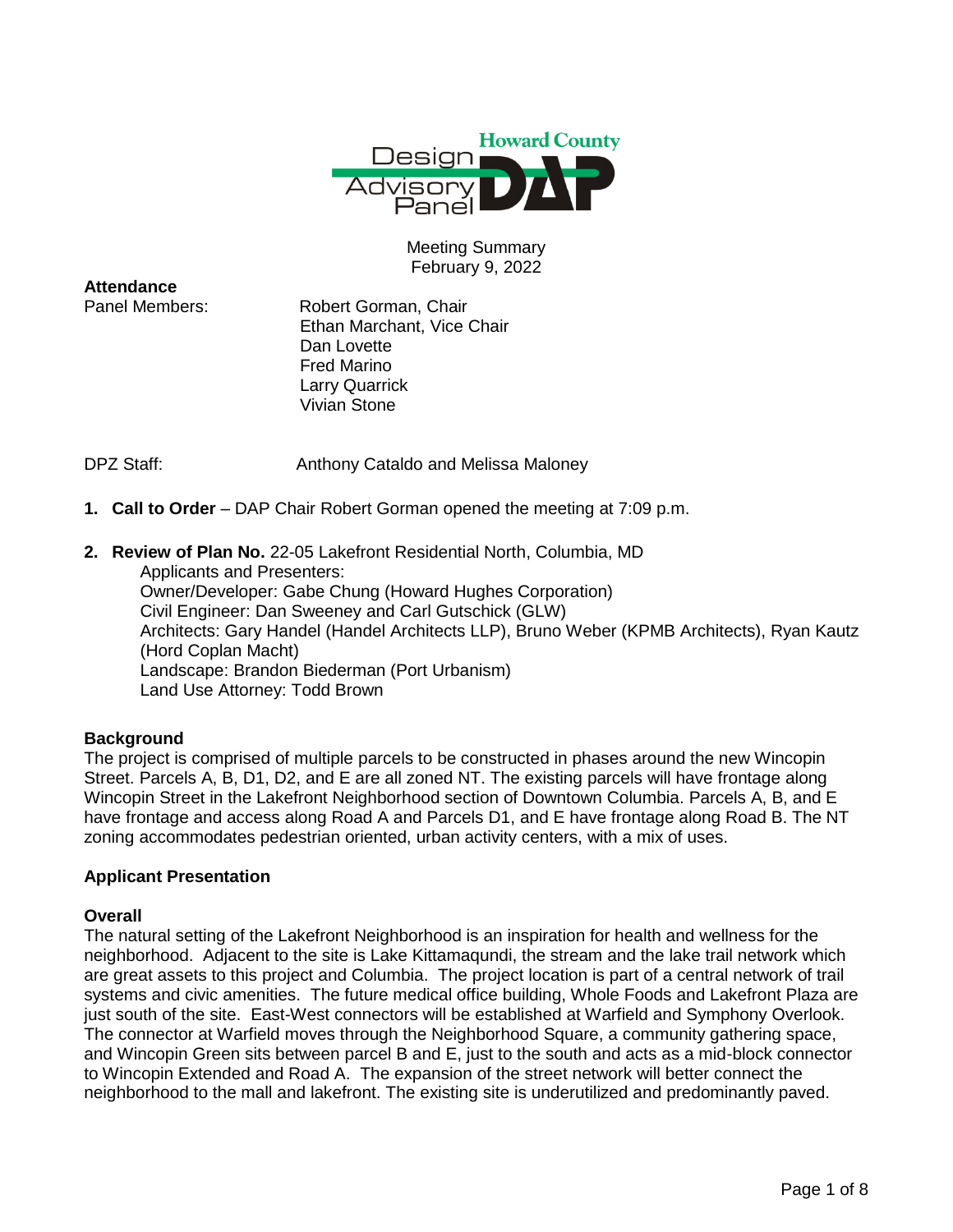The three buildings (A, D2, and B), the Neighborhood Square, Warfield Promenade, Wincopin streetscape and an intermediate Wincopin Green will be part of phase 1.

# **Parking**

The grade slope from west to east is significant and the buildings are interconnected and built into the grade. Parking will run continuously under building D2, Wincopin Circle and building B and is hidden as much as possible.

## **Landscape**

## **Concept**

The concept of this site is 'urban' (mall to the west) vs. 'wild' (stream, lake and trail system to the east) and has influenced the planting strategy and materials. The planting on the urban side will have a low massing with canopy trees above with more of a refined edge and orthogonal geometry. The natural side will be more textural and layered to give more diversity with rough edges and playful geometric shapes. The four amenity spaces include Wincopin Street (pedestrian oriented street which can be closed), Neighborhood Square (public space), Wincopin Green (local neighborhood park) and Warfield Promenade (multi-use formal pathway that connects to Little Patuxent Parkway).

## **Plantings\Seating**

The applicant will be using native species from the Piedmont Plateau and the mid-Atlantic Coastal plain to create a biodiverse ecology and bring the ravine feel up into the site. When selecting trees, the applicant looked at tree form, leaf structure and fall color. On the western, urban side, the applicant will be a planting large massing of ground cover and the eastern wild side will be more textural and have seasonal interest. In the garden terraced zone there will be a dense understory with herbaceous layers and on the lawn, specimen trees with an ornamental understory will be planted to allow for shade. All trees will be native and approved by MDE and Howard County.

The Neighborhood Square will include wood integrated seating as well as brightly colored loose furniture. The Wincopin Green will be a neighborhood park with integrated seating, a trellis for shade, and an open lawn space for play or fitness, but will be fully developed with building E in a future phase to include a winding path and dog park. Plantings will include an understory ground cover and a few smaller trees.

#### **Circulation\Streetscape**

Wincopin Extended is a pedestrian oriented street and traffic for parking and service will be moved to the servicing areas on the perimeter streets. The applicant advised that all primary access will be ADA accessible and the Neighborhood Square will have a sloped walkway with less than 5% grade, terraces, different seating elements and a flexible lawn.

The applicant advised that they are exceeding or meeting all requirements for the street neighborhood design guidelines. Pavers and planters will be used to define the vehicular and pedestrian zones. Catenary street lighting will make the space feel like an amenity, especially when the street is closed. Canopy trees will be able to provide shade and visual interest. The sidewalks will have generous sidewalks. A unified approach will be taken, but the pavers and furniture will reflect the urban vs. wild concept.

The entry and bistro plazas will face each other at the entrance to Wincopin to make an activated area.

# **Architecture**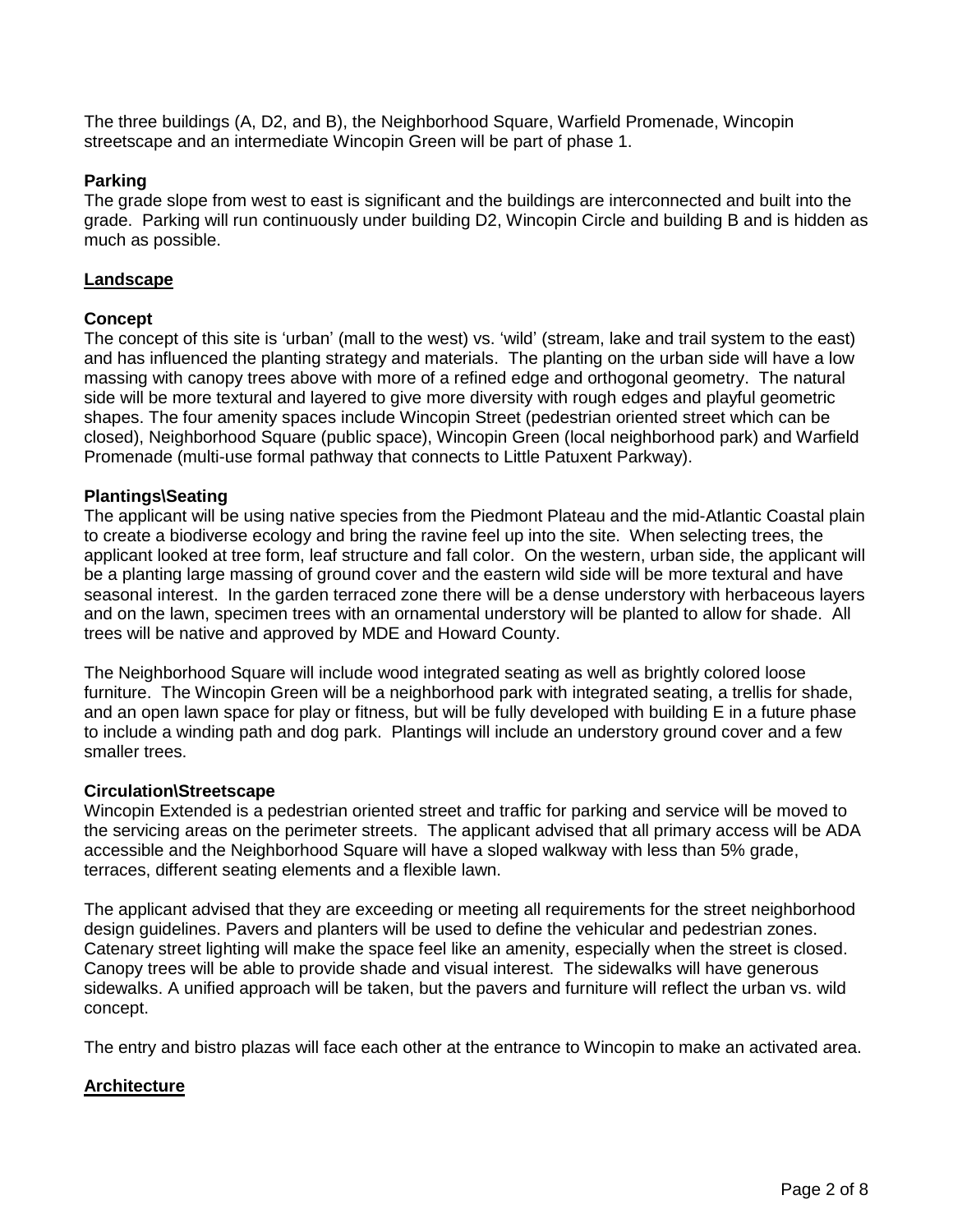# **Garage**

The intent is to create a pedestrian friendly environment while still allowing for cars. Taking advantage of the grade change the applicants have developed one continuous level of parking hidden from view that is underneath parcels B & D and Wincopin Circle. Access points to the garage have been moved to the perimeter of the project and minimized and there are no curb cuts to allow for points of entry for vehicles or truck loading.

#### **Parcel A**

Parcel A is located on the northern most parcel and is flanked by 3 roads – Wincopin Extended, Sterrett Place and Road A. Building A consists of a 6-story bar massing that will include internal parking, servicing, amenity spaces and townhomes with individual terraces at the base with green space on the roof. A tower massing is aligned with the northern edge of the neighborhood square and is 13 stories tall and 145 feet high. The material will be brick and will include a 2-story glazed entrance and amenity space. The podium along Sterrett Place and Road A is clad with crimped, perforated metal screen, trees and stepped planters. Loading and servicing has been internalized with one entrance from Road A. Regarding the floorplan, larger bedroom units are placed at the corners and smaller 1 bedroom and 1 bedroom + den units are placed in between.

#### **Parcel D2**

Building D2 is an 8-story, U-shaped, mixed-use building with 13,000 square feet of retail at the base and 292 residential units above. The building is in a prominent location next to Wincopin Green. The rectangular boxes seen on the roof are tower forms in the front of the building that look out onto the two parks. The building presents urban street frontage, but on the westside opens to the residential courtyard. The courtyard sits on top of 4 levels of parking, 3 above grade and 1 below grade that connects to the other buildings. The parking has been wrapped almost entirely on all sides of the building and areas that are not wrapped are concealed as much as possible with the building coming down to the ground and the use of architectural metal screens.

The towers have a raised height to draw your eyes upward and include recessed balconies at the top levels. A restaurant and outdoor seating area will be at the base of the tower to activate the pedestrian experience. In between the 2 towers with lighter façade include the primary residential entry lobby and amenity space and will have a more playful, horizontal expression compared to the vertical strength for the tower elements. For materiality the applicants are considering a mix of neutrals with dark and light bricks in the tower and main body elements and infilled with charcoal and gray neutral colored metal panels and spandrels with accent colors of warm wood tones. Retail will wrap around the base and the building lobby will be directly across from the lobby of building B. The garage is concealed behind the retail and there is a pedestrian connection that passes through the left side of the retail to allow quick access. The service area and the garage entrance are located as far away from the pedestrian activity as possible and trucks will be fully enclosed inside the building. The trash service will be handled on level P1 below grade. The units wrap the courtyard and pool which face west to maximize sunlight.

#### **Parcel B**

The 9-story Building B is located between Wincopin Green, the Neighborhood Square and Wincopin and will have 8 floors of 208 residential units. The warm, earth tone building has an open C shaped plan and a more randomized façade with eastern wings organized in a series of steps to soften the profile into the lakefront neighborhood. The base of the building is a high ground floor and with the remaining 8 residential stories broken up into 2 story elements with the staggered bay window-like corners fronting on the north and south ends of the project.

The applicant is considering using wood-like Trespa panels with vertical fins to provide some sun shading. The panels and windows will be different sizes to create a pattern along the façade with the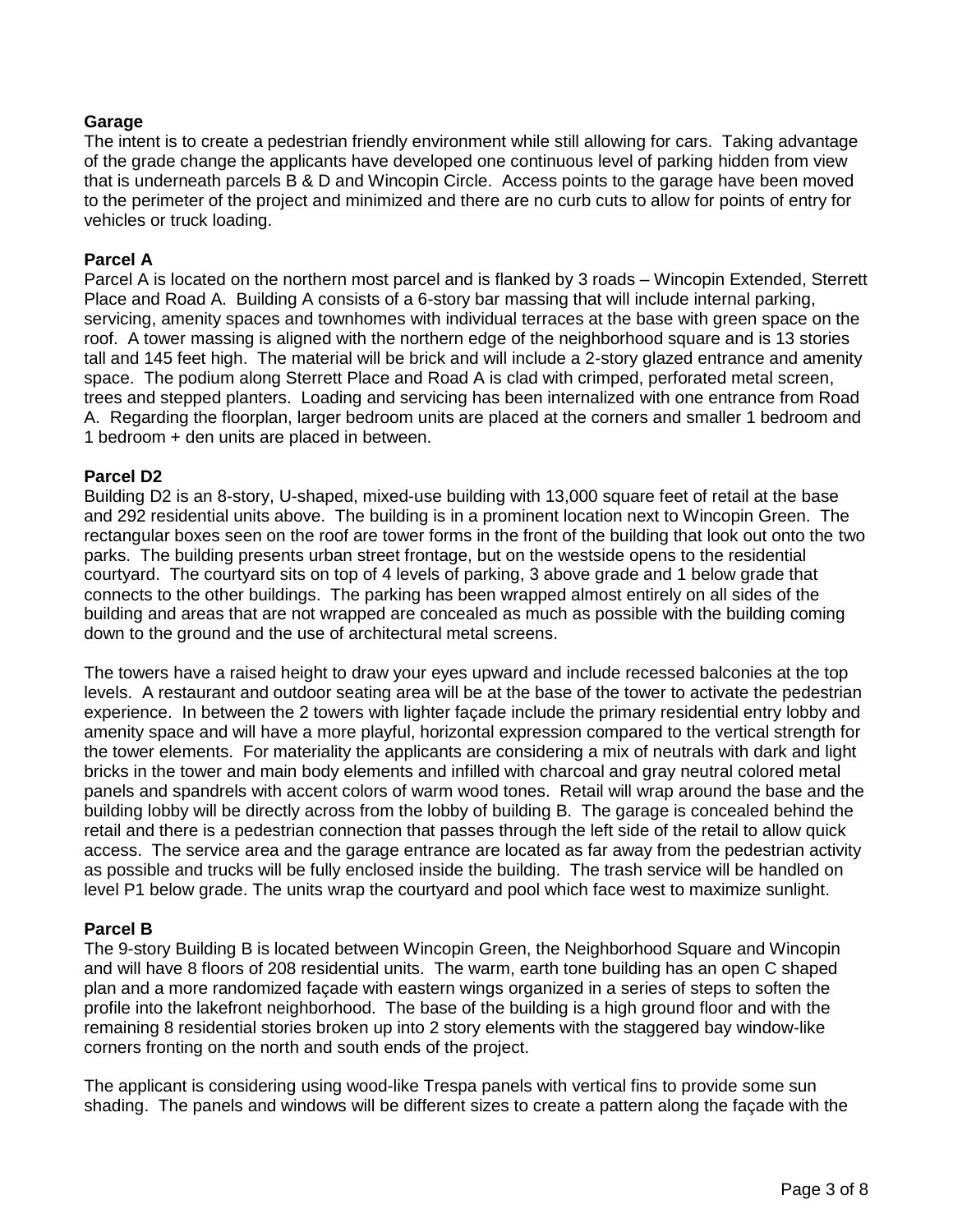larger windows for living rooms and the smaller windows for bedrooms to create variation and a softer, more natural look. The ground floor will be occupied by pedestrian friendly uses including commercial retail, with a bike entrance, leasing office (serving all 3 buildings) and a lobby.

# **Staff Presentation**

Site 22-05 is located within the Columbia Lakefront Neighborhood and is subject to review according to the Lakefront Neighborhood Design Guidelines. This site includes a variety of New Town zoned parcels (A, B, D1, D2 and E) that have frontage along Wincopin Street, new public streets and public spaces. DPZ would like DAP to focus on the transitions, proposed streetscapes, the public open and amenity spaces that may be designed in relation to the new buildings. Regarding the building architecture, comments related to the size, scale, massing and materiality of the projects would be appreciated as well as any comments or ideas to further advance the design and overall architecture.

# **DAP Questions and Comments**

# **Site Design**

# **Art**

DAP asked if any art such as sculpture or murals will be incorporated into the parks and if there will be community involvement with the selections.

The applicant responded that there is a public art component, but they are still refining how that will be implemented.

## **Circulation**

DAP commented that Wincopin Green drastically terminates at a service road and noted there is also a 20+ foot drop crossing the service road to the ravine. DAP asked what that connection will look like in the future and what is the timeline. DAP also commented that the zig zag path that cuts through the green will act as a channel and asked if that presents any concerns in the interim with the flow of people.

The applicant responded that the intent of the design guidelines is to bring people down from the mall and Warfield neighborhoods to the natural area. There will be integrated seating and amenity pop outs including café tables with umbrellas for residents and community members to make this a place people want to be and not just a pass through. Howard Hughes intends to fulfill the connection to the trail and has been in conversation with Columbia Association and this will be a big focus going forward.

DAP inquired if bus stop areas have been thought about since many people won't have cars. The applicant responded that the bus stops will be coordinated with the county and may be more accessible along Little Patuxent Parkway.

DAP inquired if there are any areas for kids.

Bailey Playground is north of the Whole Foods neighborhood. Also, Wincopin Green between Parcel B and E will be smaller with program space for different uses such as a children's play area and a dog park.

# **Architecture**

# **Building A**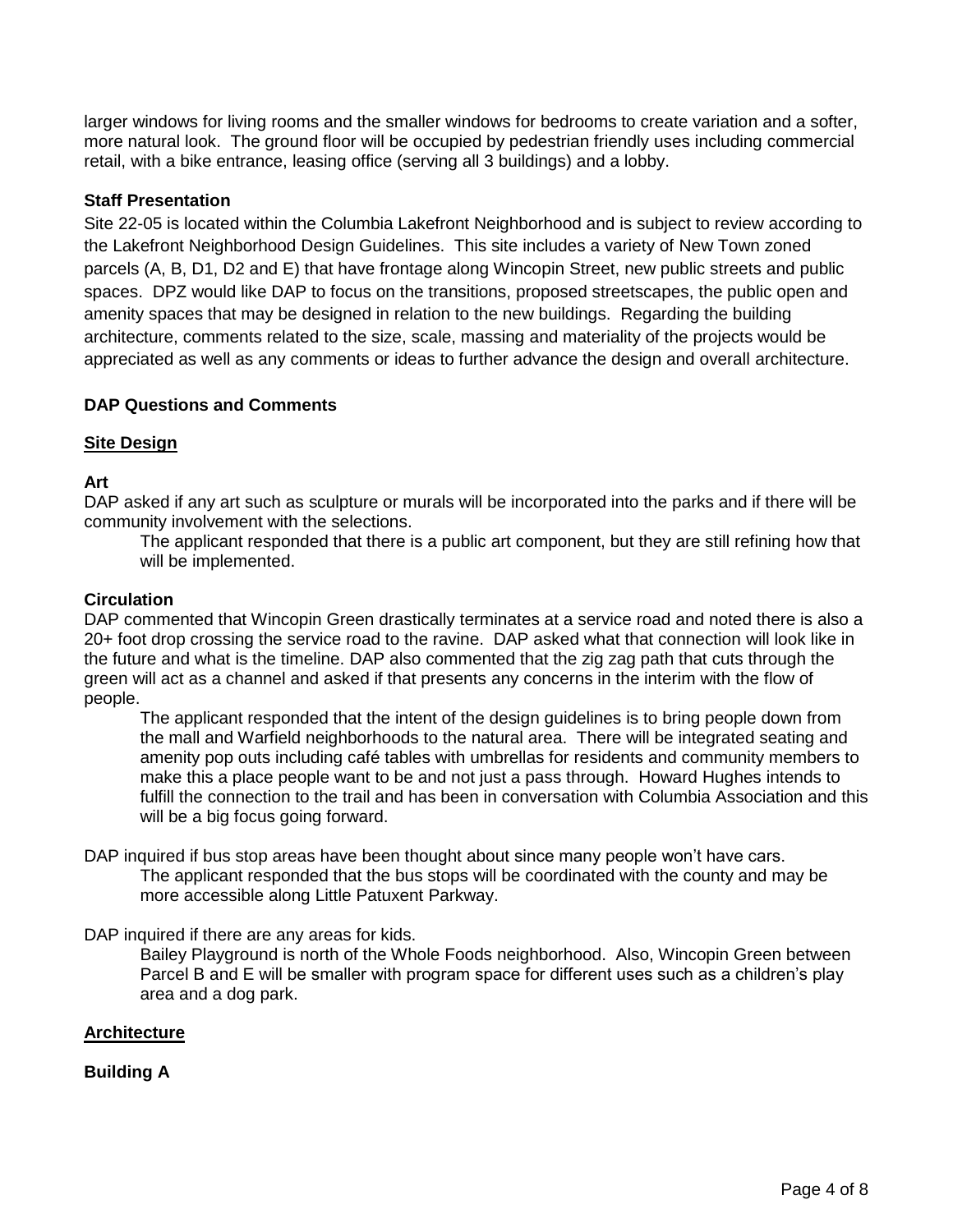DAP commented that Building A seems to have very few balconies even though there are nice views of the woods from that location.

The applicant responded that all 4 corners of the tower elements have balconies and the units in between as well as the bar-building have French doors and small step outs.

DAP commented that they liked Building A, and felt this is the most challenging site, but it was addressed well. DAP liked the fact that it doesn't have a base, middle and top and has a very articulated, vertical element with the tower nested into the bar building.

DAP inquired what the green area on the roof will be used for as well as the lobby space that fronts the neighborhood green and commented that they wished there was some retail presence in this building. DAP recommended creating a compilation of all the ground floors for the 3 buildings to identify where all the activity zones and retail will be located.

The applicant responded that Building A will have no retail and the group decided to concentrate the retail in the center of the plan. Regarding the 2-story glazed expression, the large portion will be the entry lobby and the rest will be amenity space that can accommodate larger groups and spill out onto the Neighborhood Square. The second amenity area is on the rooftop of the garage and will have a chef's kitchen, gym, etc. that can spill out onto the roof. The upper roof of the bar building is proposed to have food safety programs and gardening for the residents.

## **Building D2**

## **Overall**

DAP commented that they have a good feel for the scale, massing and proportions as well as the playfulness of the elevations. This is a good architectural transition to an urban feel for suburban Columbia.

#### **Elevators**

DAP commented that there seems to be a lack of vertical circulation in the buildings, especially in D2 where there is only 1 elevator bank (with 2 elevators). This will be difficult for residents to carry groceries in from the parking lot to their units. DAP recommended having more than 2 elevators and possibly spreading them out.

The applicant advised they have thought a lot about the location of the elevators and did want to centralize the elevators in the building to be more efficient. It was noted that the service elevator could be used as well.

DAP inquired if an elevator study was done and understands grouping the elevators together to be more cost effective, but elevators do breakdown sometimes and it would be beneficial to determine how many are needed and their location.

The applicant advised that an elevator analysis was done, and it showed the current set up to be adequate.

#### **Loading\Unloading**

DAP recommended having an unloading zone for residents to unload their groceries before parking their cars.

The applicant advised they liked the idea of drop off zones near the core for passengers and items.

DAP inquired if the applicant had considered the loading and unloading areas for the commercial sites. Drivers will not want to go around the back of the buildings to park their truck and then deliver to the front of the buildings.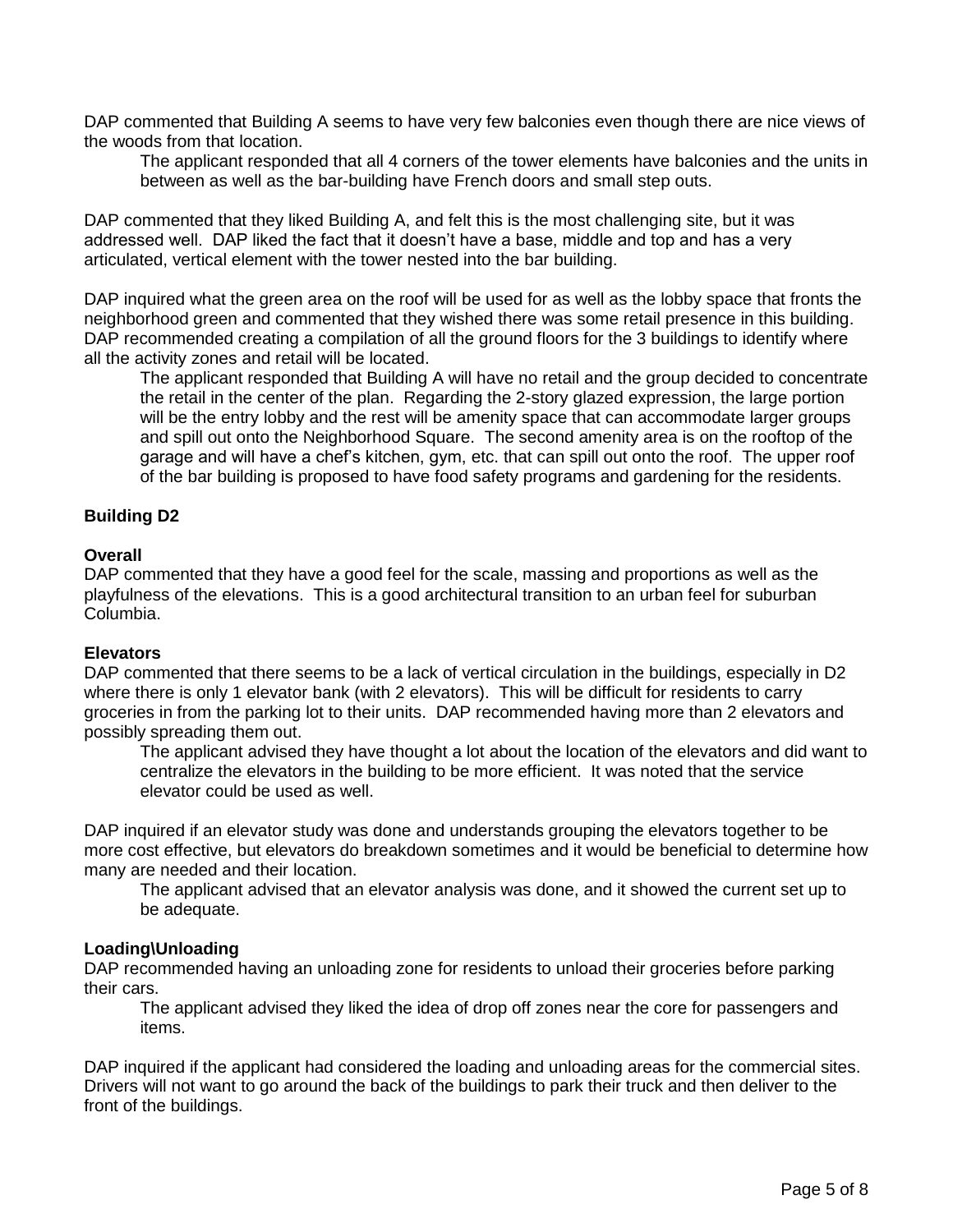The applicant advised that the drop zones will be large enough to accommodate delivery trucks and there will be access from the loading docks to the storage lockers.

DAP inquired how the applicants will handle all the delivery trucks that will be coming to the area and if there are dedicated pull offs in front of each building or specific loading zones.

The applicant advised this has been discussed and know that it is a large concern since this is a pedestrian focused area. The 3 architects have worked collaboratively using the road system for Road A and B around the perimeter to allow a bigger loading area within that zone. They want the delivery drivers to use the perimeter streets to access the building and deliver to the package locker system. There will be 2 car spaces out front of each building to accommodate uber drivers picking up and dropping off people.

## **Outdoor Cafe**

DAP inquired if there is adequate space on the corner to accommodate for the outdoor café when you factor in planting and walking zones.

The applicant advised there is a bit of a setback on the corner to allow for the café. The applicant also stated that there is a planting strip with a raised planter to make this an elevated seating area with 19 feet in depth which should accommodate 20 tables spaced apart to create a dynamic outdoor area.

# **Building B**

## **Overall**

DAP commented and had discussions regarding the verticality of the building. Some found it overwhelming and ominous and recommended adding a dark element or slight setback to break it up. Other panel members found it beautiful and Rouse inspired. The backside of the building is elegant, open and airy with the stepped down terraces and open courtyard. The light, simple pallet with vertical pieces, different size windows and having the elements unaligned creates a water-like feel to the design. DAP commented that they wanted to make sure the design wasn't foreboding and commented that the stepped massing and view showcased the elegance of the design.

The applicant responded that the goal of this building was to create something that was not urban or suburban, but to make a natural connection. The light panels are made of Trespa (70% recycled wood fiber panel made from sustainable forests) which has a wood look to create a unique Scandinavian inspired building in the spirit of the Rouse building.

The DAP member commented that the backside is a very compelling elevation and recommended that other 3 sides facing the public investigate a little bit of additional articulation to capture the essence of this elevation.

#### **Parking\Circulation**

DAP inquired if most of the parking for Building B is underneath building D2 as there is only 1 level of parking underneath B.

The applicant advised they are looking at the allocation of the spaces throughout the project, but spillover will be under Wincopin. It will be a shared parking space for B, D2 and some commercial uses.

Regarding vehicular circulation, DAP advised there is a huge opportunity to create an uber loop inside the garages to blur the boundaries between the exterior and interior urban experiences.

# **Retail**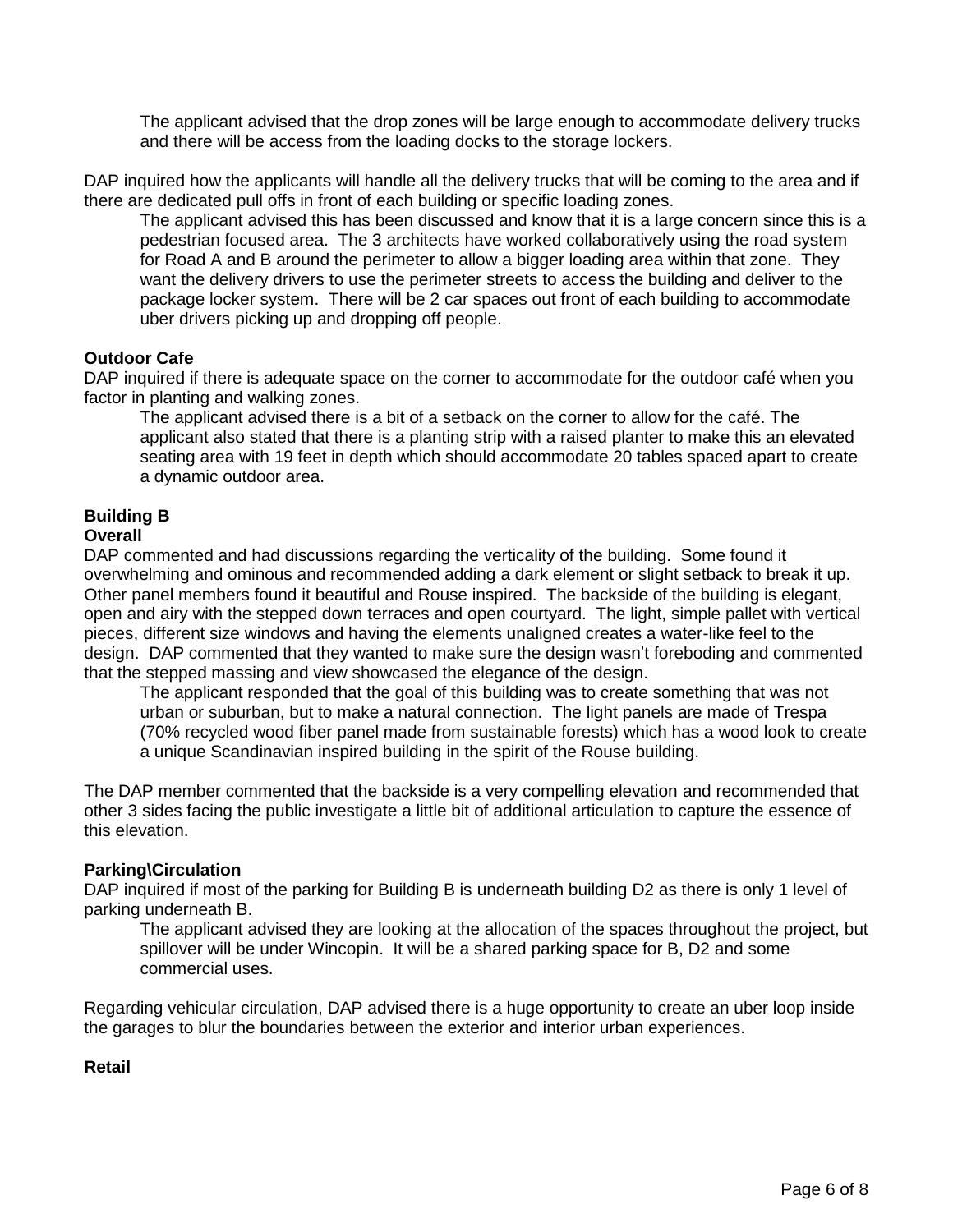DAP liked how retail was sprinkled throughout the street instead of being consolidated. The issue with a pedestrian street is that residents will enter the garages and disappear underground and go to their apartments so anything that can be done to celebrate the street life is beneficial.

DAP asked if there are any retail components in the bottom of B and A. The neighborhood retail will help keep the street fronts and sidewalks active.

The applicant advised there will be a substantial amount of retail in Building B and possibly a café on the corner fronting Wincopin. There is also a larger area that the applicant is working with Howard Hughes to add a community focused tenant as a destination anchor. Buildings A & D are dealing with more constrained sites.

The bike room on the ground floor will be an amenity with work tables where bike experts could give talks on bike tune ups.

## **Overall Architectural Design**

DAP commented that it is intriguing to have 3 design teams create 3 unique buildings with a cohesive vision that are transitional, contemporary and edgy. Columbia started off as an edgy architectural town with 2 early Frank Gehry buildings and it is good to keep pushing the eclecticism.

DAP recommended that the applicants consider the view from Route 29 in the design, especially Parcels B and D2. This could be a huge selling point for the district with a collage of different apertures and lights between the different buildings at night. The back view from the Columbia Mall should also be considered.

DAP inquired if all these units will be rentals.

The applicant advised these will be rental units. Howard Hughes feels there is a strong demand for them with this type of environment and want this to be inclusionary and fill a need for affordable housing in Columbia.

#### **Landscape**

DAP commented that they feel the applicants have done a great job and this will become a destination that people will want to visit that is dynamic and beautiful.

DAP commented that it is great to see the details of the plan and likes the use of native plant materials but cautioned that the term "wild" may be interpreted as lack of maintenance by the public and it may be better to use "natural realm" instead.

DAP asked if the street trees will have planting zones around them since trees planted in tree wells do not do as well as in an open planted environment.

The applicant advised that they are working with Silva Cell to create an underground rain garden storm water management system along the street that will help to prevent compaction of the soil, so the roots are able to thrive. This system can also help with disease prevention. The planters are generous in size and permeable paving will also be used to charge the Silva Cells during rain events.

DAP cautioned about making sure the landscape does not create blind areas that could be unsafe and lead to crime, especially down near the wooded areas.

DAP commented that the neighborhood green terminates at a service road and there is a 20+ foot drop as you cross into the ravine. DAP inquired what this connection will look like in the future and what is the timeline.